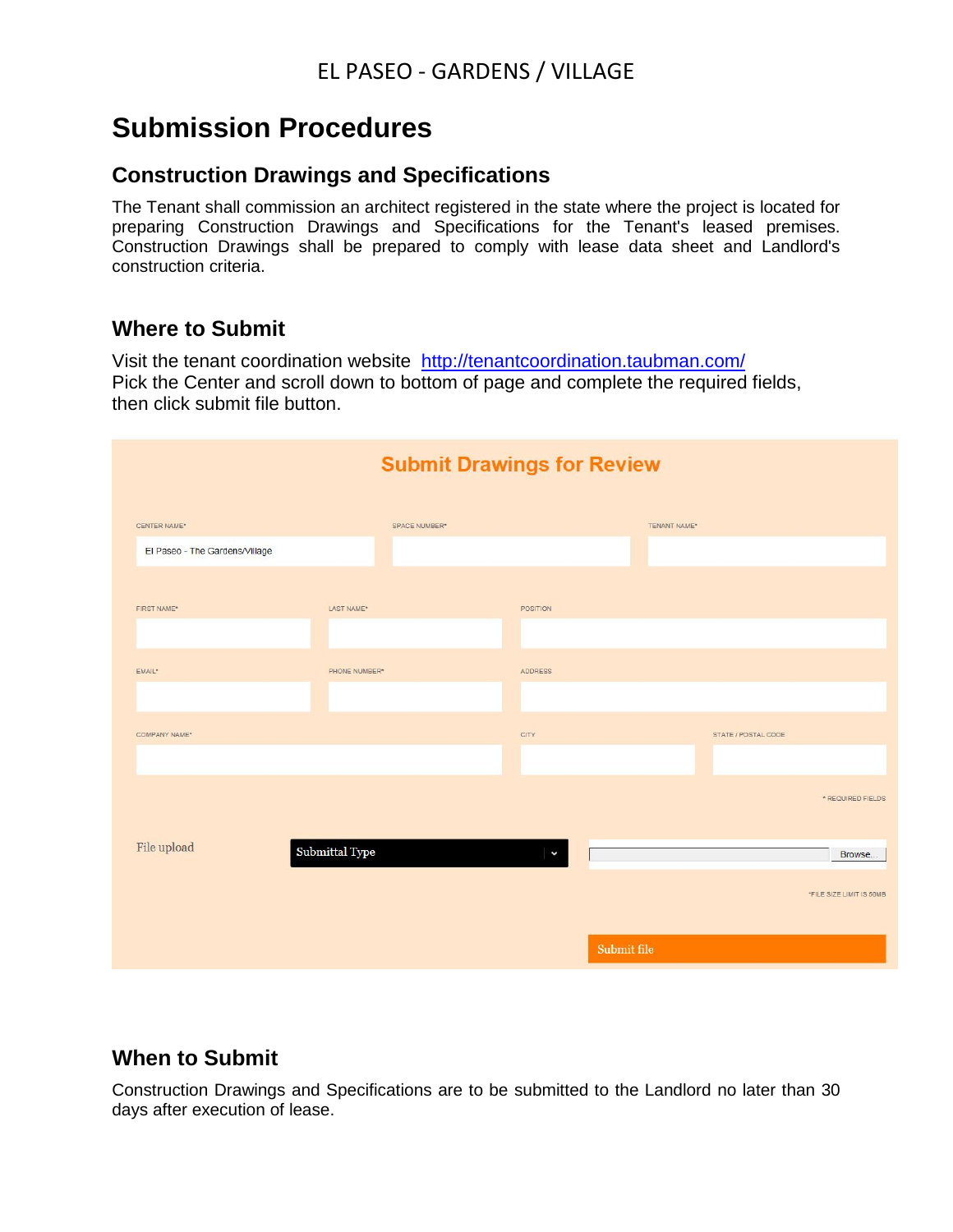## EL PASEO - GARDENS / VILLAGE

#### **What to Submit**

Tenant shall submit to the Landlord for review and approval one set of complete Construction Drawings and Specifications, either in paper or electronic format. The following information is required:

- Key Plan Showing Location of Leased Premises
- Floor Plan
- Reflected Ceiling Plan with Lighting Layout
- Storefront Elevation, Section, and Details
- Typical Interior Transverse and Longitudinal Sections
- **Interior Elevations**
- Details of Special Conditions and Architectural Features
- Door Schedule and Related Details
- Hardware Specifications or Schedule for All Hardware
- Finish Schedule, materials sample board
- Fixture Plans and Details (Photographs, catalog cut sheets, drawings, etc.)
- Storefront Sign Shop Drawings
- HVAC Plans
- Special Details
- Completed Mechanical Load Tabulation Form (Appendix A)
- Electrical Plans
- Special Details
- Riser Diagram
- Lighting Schedule (Submit Fixture Cut Sheets)
- Completed Electrical Data Tabulation Form (Appendix A)
- Plumbing Plans
- Fire Protection Plans
- Specifications
- Letter of certification (sample at the end of this section).

#### **Presentation Format**

Drawing format to be 24" x 36".

#### **Landlord Review Comments and Tenant's Response**

After review of Tenant's Construction Drawings and Specifications, Landlord shall return to the Tenant one set of drawings in either paper or electronic format with comments indicating approval or disapproval. If Construction Drawings are returned to the Tenant without Landlord's approval, Tenant shall revise and resubmit Construction Drawings to the Landlord for approval within ten days of their receipt by Tenant. Any revisions to the approved Construction Drawings must be approved in writing by the Landlord before commencing work.